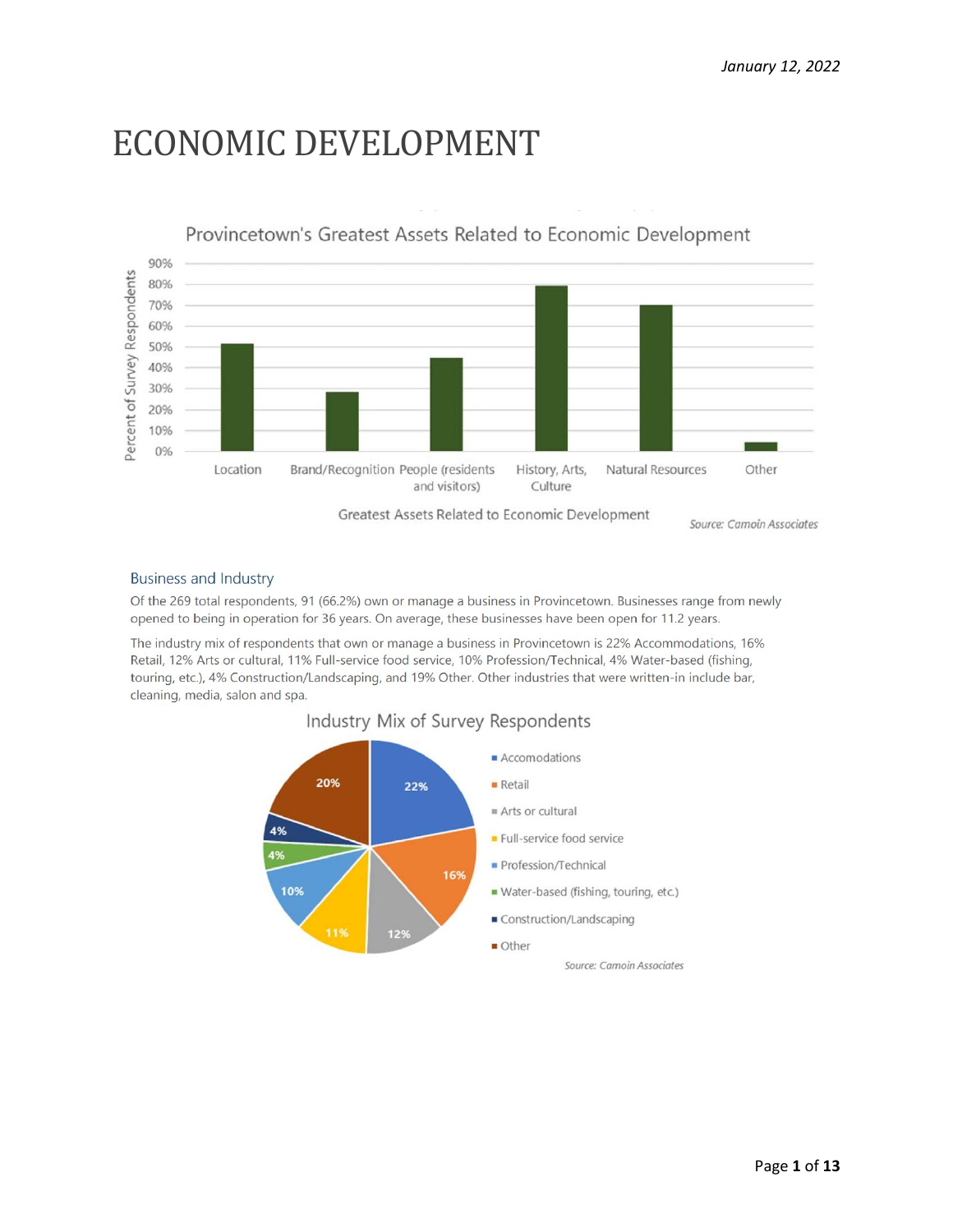Survey respondents were asked to rate industries on how critical they are for the future of Provincetown. The figure below displays the responses for each industry. Tourism, including retail, food, and accommodations, ranked as the most critical industry for the future of Provincetown, with 80% of respondents ranking it as "Very Critical" and no respondents listing it as "Not Critical". The majority of respondents ranked Health and Social Services and Arts as "Very Critical". Professional Services, including lawyers, accountants, and real estate, ranked as the least critical industry in comparison to the other industries.



#### Constraints

- 1

Housing Costs and Housing Availability are among the top constraints to the future economic sustainability of Provincetown with 86% and 82% of respondents deeming each index as "Very Constraining." On the other hand, Local Land Use including regulations, licensing, and permitting is the least constraining factor with 27% of respondents deeming it "Not Constraining."



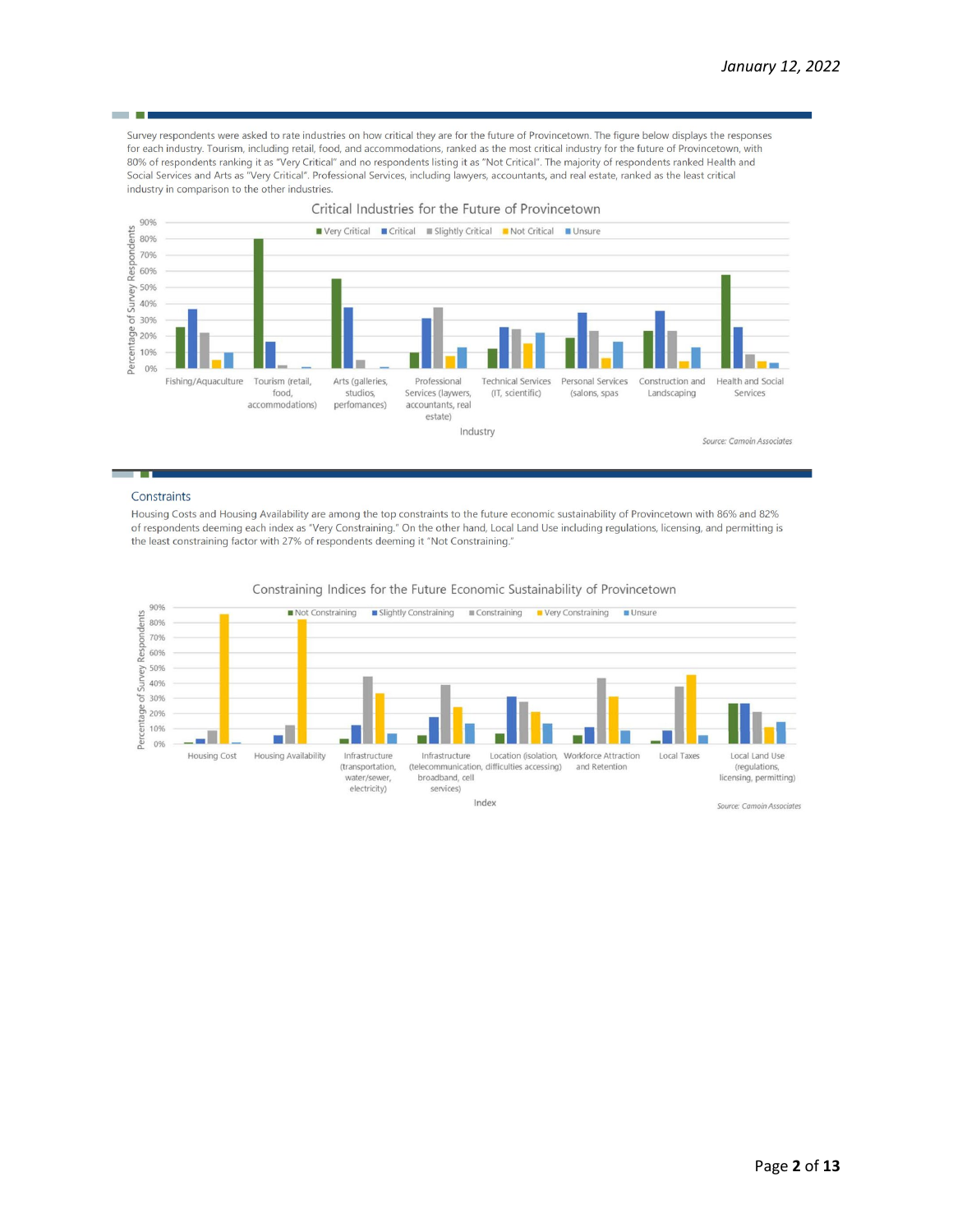## **The College**

#### **Critical Factors**

Housing was listed as the most critical factor for the future economic well-being of Provincetown with 80% of respondents deeming it "Very Critical." Jobs was the second most critical factor with 64% of respondents marking it as "Very Critical." Conversely, Open Space was significantly less critical with 24% of respondents listing it as "Not Critical."



*(Not in order of priority)* 

### OBJECTIVE 1: Diversify Opportunities

Encourage the creation and diversification of year-round employment opportunities through both the expansion of existing economic sectors and the growth of emerging sectors, with a focus on high-value added and labor-intensive sectors.

- STRATEGY A. Assess and develop means to address barriers to access labor market opportunities and reasonable working conditions.
- STRATEGY B. Create development-oriented policies that support productive activities, decent job creation, entrepreneurship, creativity and innovation, and encourage the formalization and growth of micro-, small- and mediumsized enterprises (that have equitable access to financial services).
- STRATEGY C. Encourage hospitality sector to engage in collaborations with university and college hospitality degree programs

#### OBJECTIVE 2: Economic Justice

Improve the economic wellbeing of Provincetown's low and moderate-income residents who are important members of our community and our workforce.

STRATEGY A. Promote and strengthen rights to decent work for all, workers' rights, and equal value for equal work in all sectors (Including migrant workers).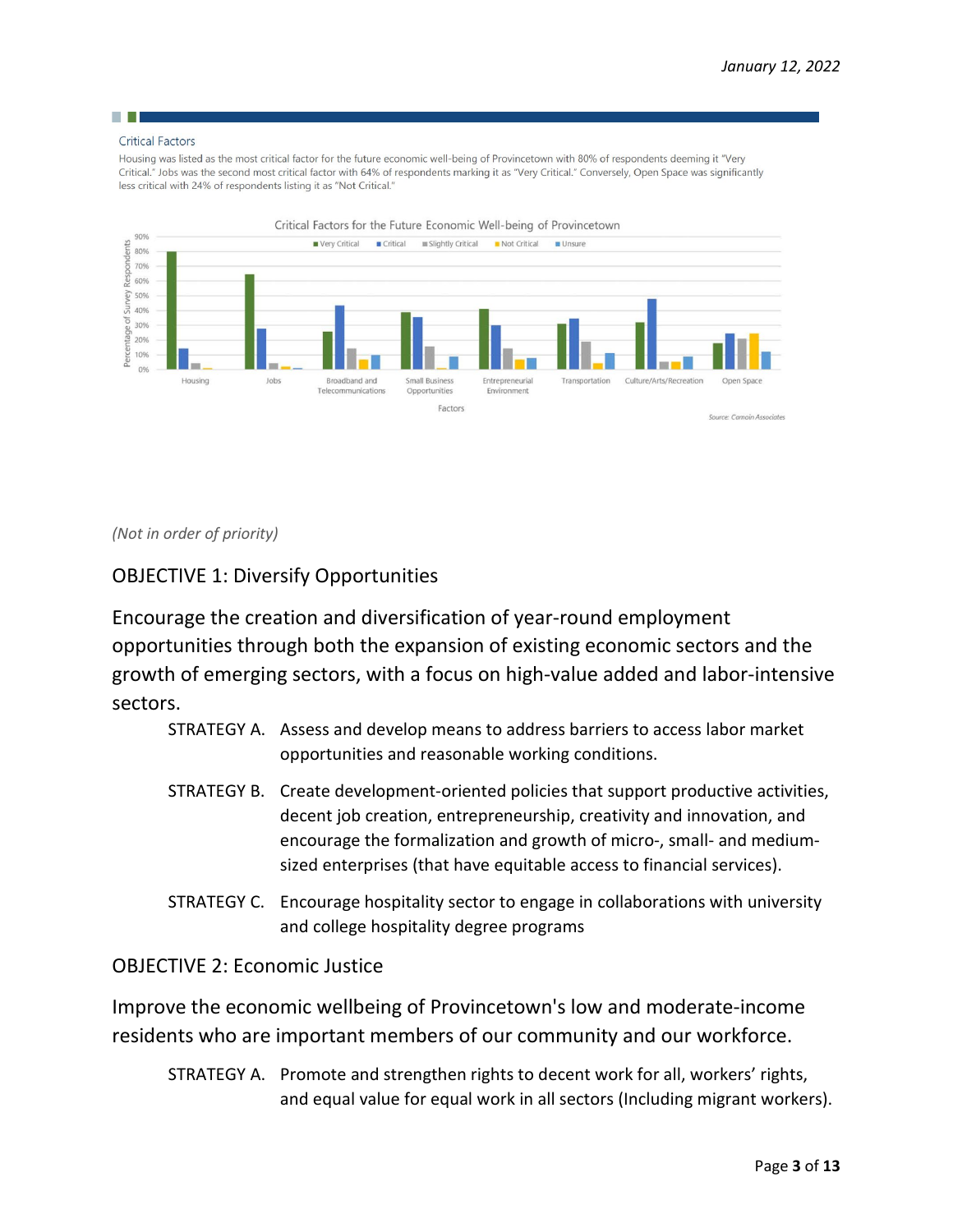- STRATEGY B. Encourage policies designed to ensure that no one falls beneath the poverty line.
- STRATEGY C. Identify and remove the systemic barriers and causes of inequity in the Town's fee structures, taxation, and other economic factors.
- STRATEGY D. Encourage policies designed to support not-for-profit organizations that provide income support to both the existing and new poor, small and micro enterprises, and informal sector workers in addition to ensuring food security and essential services.
- STRATEGY E. Promote individual development accounts (IDAs), homeownership education and counseling, limited equity housing co-ops (LEHCs), community land trusts (CLTs), location efficient mortgages (LEMs), and the Section 8 homeownership program as asset-building strategies that focus on affordable housing, land use, job training, and postsecondary education.
- STRATEGY F. Promote equitable access for the creation of community development financial institutions, institutions that are committed to serving low and moderate income residents in the community, and that help expand access to banking, insurance and financial services for all.
- STRATEGY G. Promote opportunities for microfinancing.

OBJECTIVE 3: Ensuring No One is Left Behind

Support asset-building strategies that aim to help low-income individuals and families break the cycle of poverty.

- STRATEGY A. Promote employment creation, decent work, and redistributive (antipoverty) programs to address poverty, inequality and exclusion.
- STRATEGY B. Assess and address economic disparities that inhibit workers and residents from owning property.

OBJECTIVE 4: Public-Private Partnerships

Strengthen local partnerships between businesses and Town government that promote, encourage and support year-round economic activities, including the development of physical infrastructure needed to support those activities.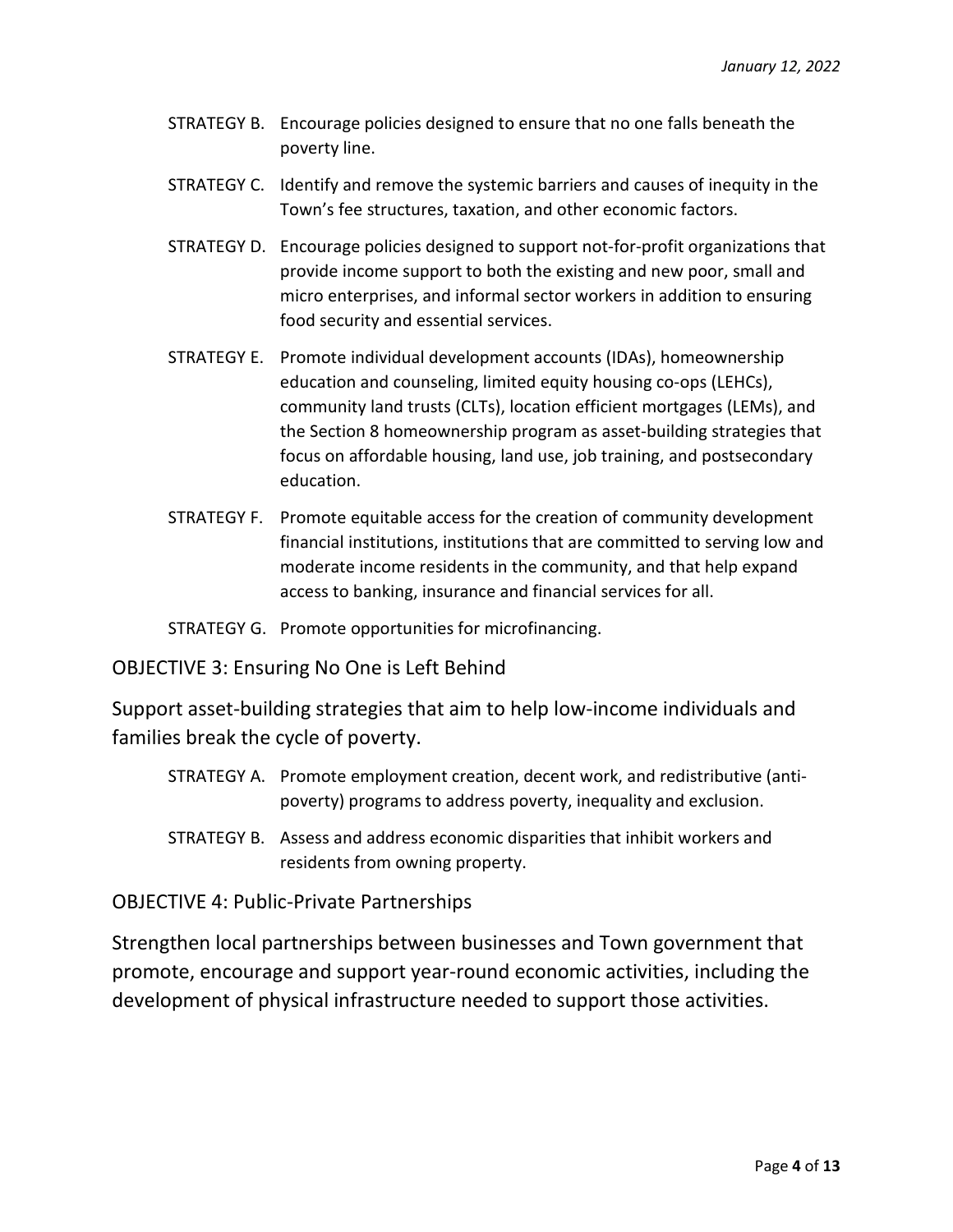### OBJECTIVE 5: Pride of Place

Embrace inclusivity in the Town's image that doesn't differentiate or discriminate based on market-driven solicitation to select groups. Provincetown is for everyone all year long. PTown Strong.

- STRATEGY A. Promote diversity, equity & inclusion initiatives that help reduce economic and social inequalities.
- STRATEGY B. Identify strategies for community stabilization that changes the balance of power and transfers equity to resident/renters, homeowners, and businesses.
- STRATEGY C. Promote economic and social systems that work to prevent and/or correct uneven growth that further create inequality and exclusion.

#### OBJECTIVE 6: Economical Healthcare

Strengthen access to quality healthcare as an important component for sustaining a healthy, local year-round economy.

#### OBJECTIVE 7: Employee Housing

Provide housing that is sustainable for the year-round and seasonal workforce by matching our housing priorities to the jobs and incomes of workers. We recognize that the inability to house workers is a significant issue for our local businesses and poses a threat to our local economy.

- STRATEGY A. Encourage the creation dormitory housing to address seasonal worker housing issue and potential synergies with off-season education and conference housing.
- STRATEGY B. Create inventory of existing structures and potential sites and review all related land use regulations to identify opportunities.
- STRATEGY C. Encourage the development of transient accommodations to support multiple population segments, including a wide range of price and affordability, and accommodations for families needing both short-term and longer-term temporary accommodations.
- STRATEGY D. Research infrastructure and financing needs related to the development of a large housing project.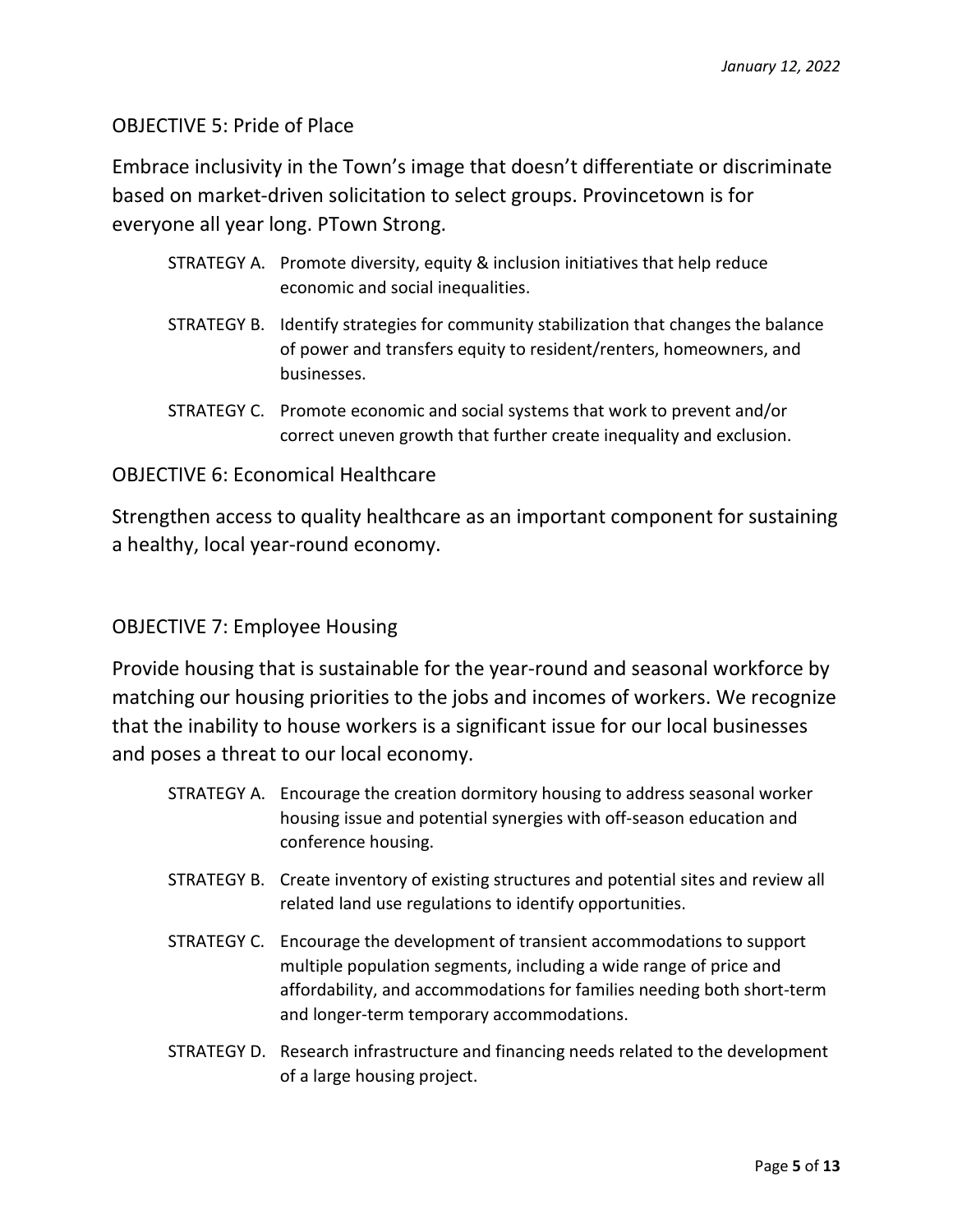- STRATEGY E. Research potential developers and explore opportunities for potential public-private partnerships to implement in Provincetown.
- STRATEGY F. Review Town bylaws and policies to ensure they are aligned with the goals of encouraging more equitable access to housing, work, and economic opportunities.
- STRATEGY G. Encourage 'limited equity' housing like community land trusts, housing co-ops, and co-housing developments that take housing out of the speculative market to maintain affordability.
- STRATEGY H. Continue promoting the development of affordable units, including resident/renter opportunity to purchase - "rent to own" and policies that create more affordable low- and middle-income housing units.
- STRATEGY I. Encourage programs capable of creating a stabilization voucher for longtime residents in low-income situations to help them stay and programs that will protect senior homeowners at risk of losing their primary residence.
- STRATEGY J. Petition the Massachusetts General Court to allow municipalities to reduce or freeze property taxes to protect residents, allowing homeowners whose taxes have grown by 10 percent or more to defer property tax payments until they sell.
- STRATEGY K. Encourage Housing Trust Funds, inclusionary zoning ordinances, and the federal Low-Income Housing Tax Credit.
- STRATEGY L. Explore eligibility requirements of the local review and approval process for the Department of Housing & Community Development's Division of Community Services to create a tax-increment financing zone.
- STRATEGY M. Encourage regional strategies through collaboration on data sharing, joint grant applications, and supporting fair housing in neighboring communities.

#### OBJECTIVE 8: Regional Opportunities

Grow and strengthen economic connections beyond Cape Cod, including potential physical connections such as commuter routes.

STRATEGY A. Encourage reverse franchises where local businesses create additional sites outside of Provincetown.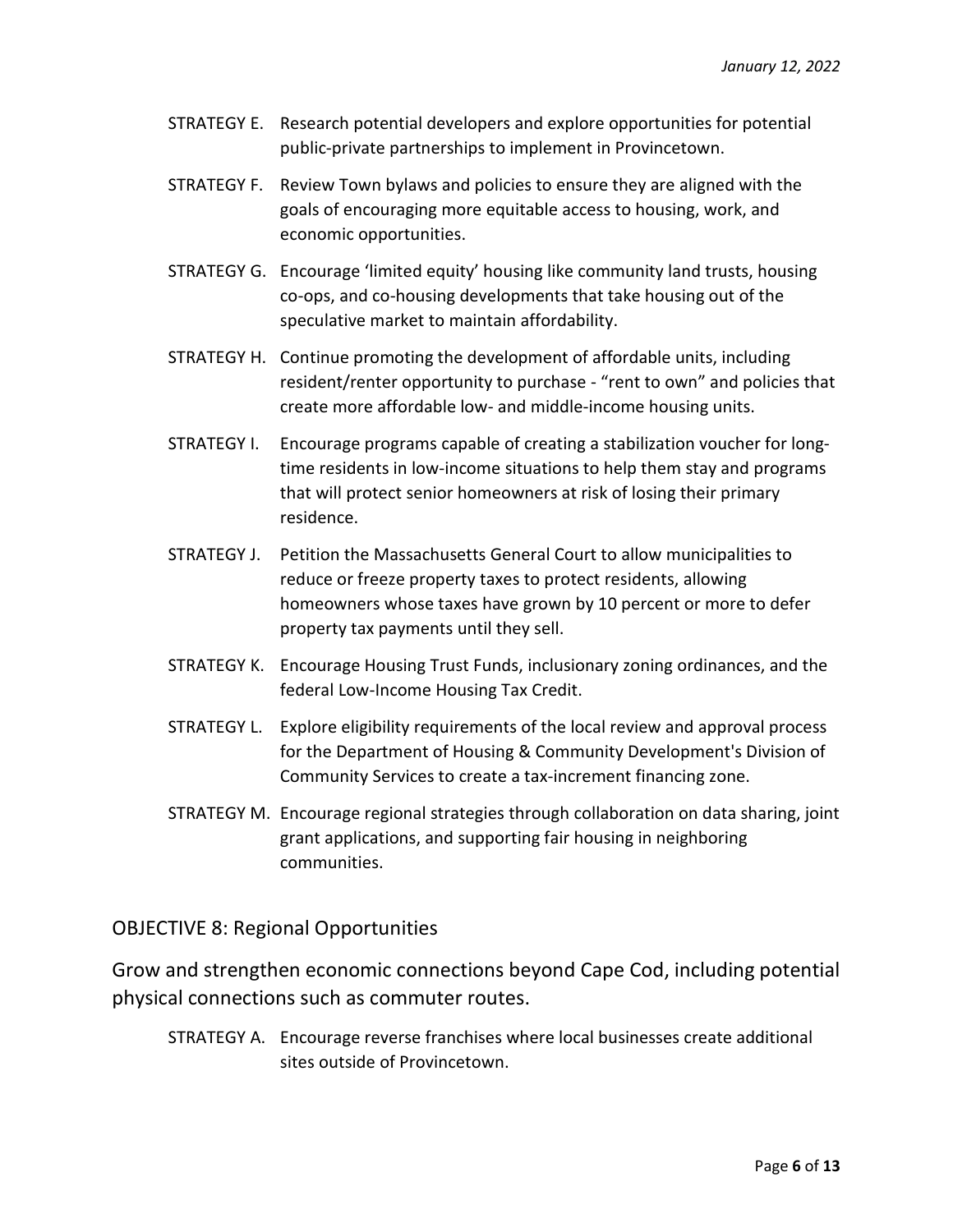- STRATEGY B. Develop business brand for the community that is recognized off-cape, nationally, and internationally.
- STRATEGY C. Attract employees employed by businesses that use a "work at home" model to increase year-round economic revenue, within the Town's capacity.

OBJECTIVE 9: Technological Advances

Capitalize on changes in technology that may provide new economic opportunities not previously available.

- STRATEGY A. Need to attract an entity that can expand cellular service and broadband internet connections.
- STRATEGY B. Evaluate the ability and build potential for supplying high speed internet to private companies and homes.
- STRATEGY C. Need to create competition within the communications market to create additional options and choices for access to the latest technology.

#### OBJECTIVE 10: Affordable Market

Create a low-cost and threadbare market sector that relates to Provincetown's appeal in the 1960s and 1970s, and supports a working class economy.

- STRATEGY A. Encourage entrepreneurship that is equitable and fair for people of different means.
- STRATEGY B. Explore opportunities for local artist's market that encourages off-season tourism and encourage the "Art in the windows" concept for storefronts.
- STRATEGY C. Incentivize the intended outcome of the formula business regulations of the zoning bylaw to protect local businesses
- STRATEGY D. Encourage a not-for-profit to create local PTown Pennies (similar to Burlington Bucks) complementary/alternative currencies.
- STRATEGY E. Education about other business models that incubate local small businesses and opportunities/advertisement of the nonprofit organizations and grants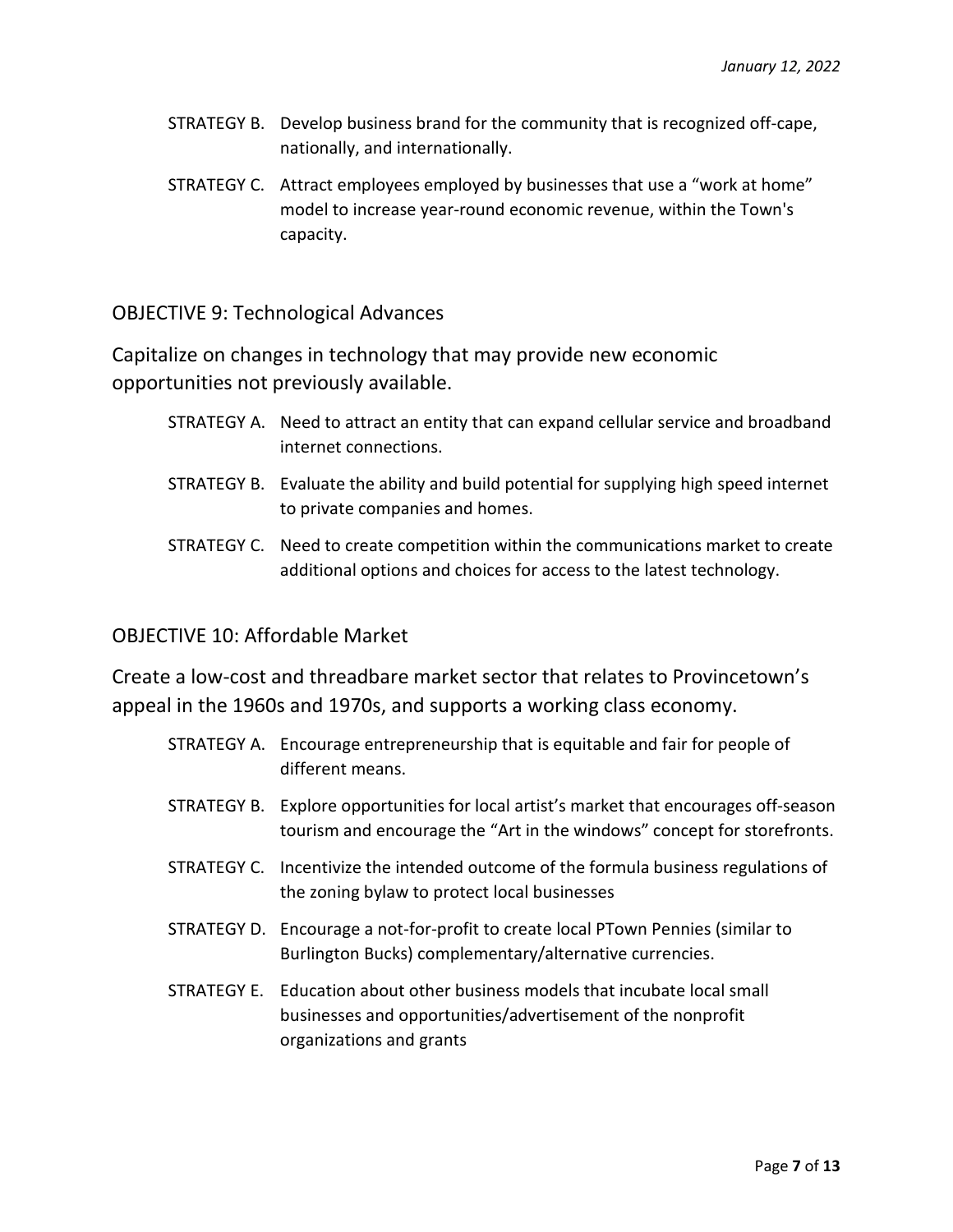- STRATEGY F. Encourage diversification in the grocery sector that could include a cooperative food market model to increase food security and access to local and affordable groceries.
- STRATEGY G. Support means of community-shared production, especially in areas of food production, that can help diversify the local economy.
- STRATEGY H. In addition to weekly and long-term visitors, attract day-trippers, and short-term stay visitors

#### OBJECTIVE 11: Heritage Economy

Build on Provincetown's arts and maritime heritage to pursue year-round economic opportunities, including educational programs and facilities. These industries also bolster our tourism economy by maintain Provincetown's authenticity and sense of place.

OBJECTIVE 12: Support Aquaculture

Grow the aquaculture industry in Provincetown through branding and increased Outer Cape collaboration opportunities.

- STRATEGY A. Develop and improve resources to provide the region with quality aquaculture products.
- STRATEGY B. Use regional partners to conduct a feasibility study of potential products to prevent a monoculture and increase diversity and resiliency.
- STRATEGY C. Create a local growers cooperative to oversee marketing and development of the industry in Provincetown that includes representation from all partners involved.
- STRATEGY D. Encourage cooperative to identify and pursue synergies with shared resources like work platforms, nursery, hatchery, landing facilities, and more direct farm-to-table connections.
- STRATEGY E. Survey the business people about what types of amenities, services, and infrastructure/facilities would be most important to grow the aquaculture industry.
- STRATEGY F. Create inventory of potential sites for needed facilities. Examine practices and models elsewhere to develop the right model for Provincetown.
- STRATEGY G. Develop a financial feasibility analysis to measure the cost/benefit, necessary investments and ongoing operational costs.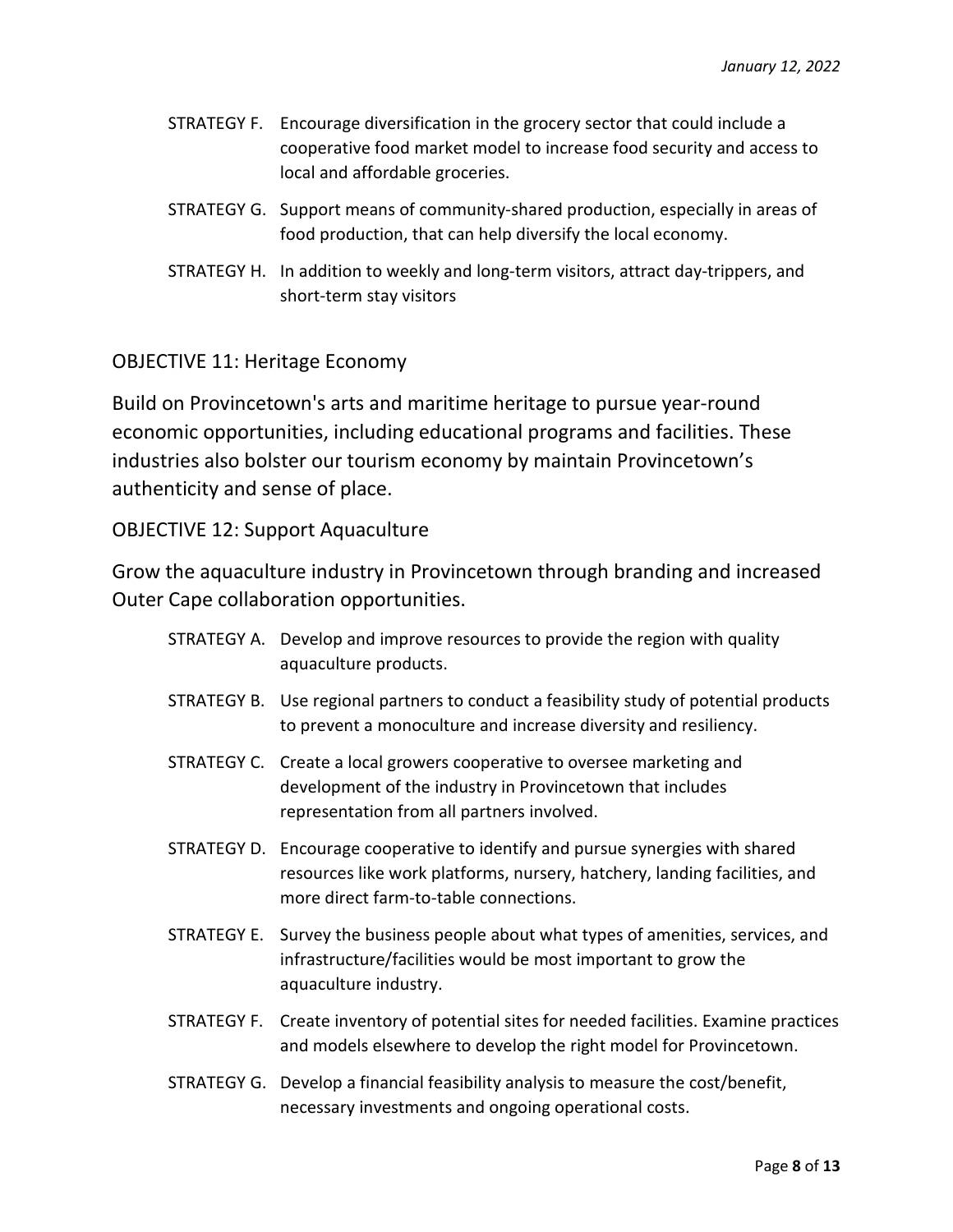- STRATEGY H. Put together necessary financing including a blend of private investment from industry, public town support, and other available funding.
- STRATEGY I. Implement the Harbor Plan recommendations.

#### OBJECTIVE 13: Expand Aquaculture

Develop the industry network and support entrepreneurs by aligning aquaculture investments by Provincetown with partners and programs.

- STRATEGY A. Establish appropriate training programs, business services, and investment in support of the industry including technical skills and infrastructure protection/improvements. Continued discussion with industry businesses about their needs and concerns.
- STRATEGY B. Research potential expansion of local lending capacity.
- STRATEGY C. Pursue resources and opportunities to find or create an established primary buyer dedicated to Provincetown and Truro.
- STRATEGY D. Increase production through streamlined permitting, establishment of work floats, and development of fast growing and inexpensive seed.

#### OBJECTIVE 14: Blue Economy

Expand Provincetown's recognition as a leader in Blue Economy education and research by engaging partners in collaboration.

- STRATEGY A. Facilitate the establishment of a Blue Economy Task Force that oversees the various issues related to the waterfront including the waterfront district, aquaculture, harbor, pier, public and private organizations, and others. Identify opportunities for shared resources, collaborative approaches, and best practices.
- STRATEGY B. Engage with the Center for Coastal Studies, Stellwagen Bank National Marine Sanctuary, and International Fund for Animal Welfare (IFAW) to understand their mid to long range plans and potential partnering opportunities.
- STRATEGY C. Support the Center for Coastal Studies in efforts to expand facilities and housing; assist with identification and attraction of research and development/commercialization and education partners including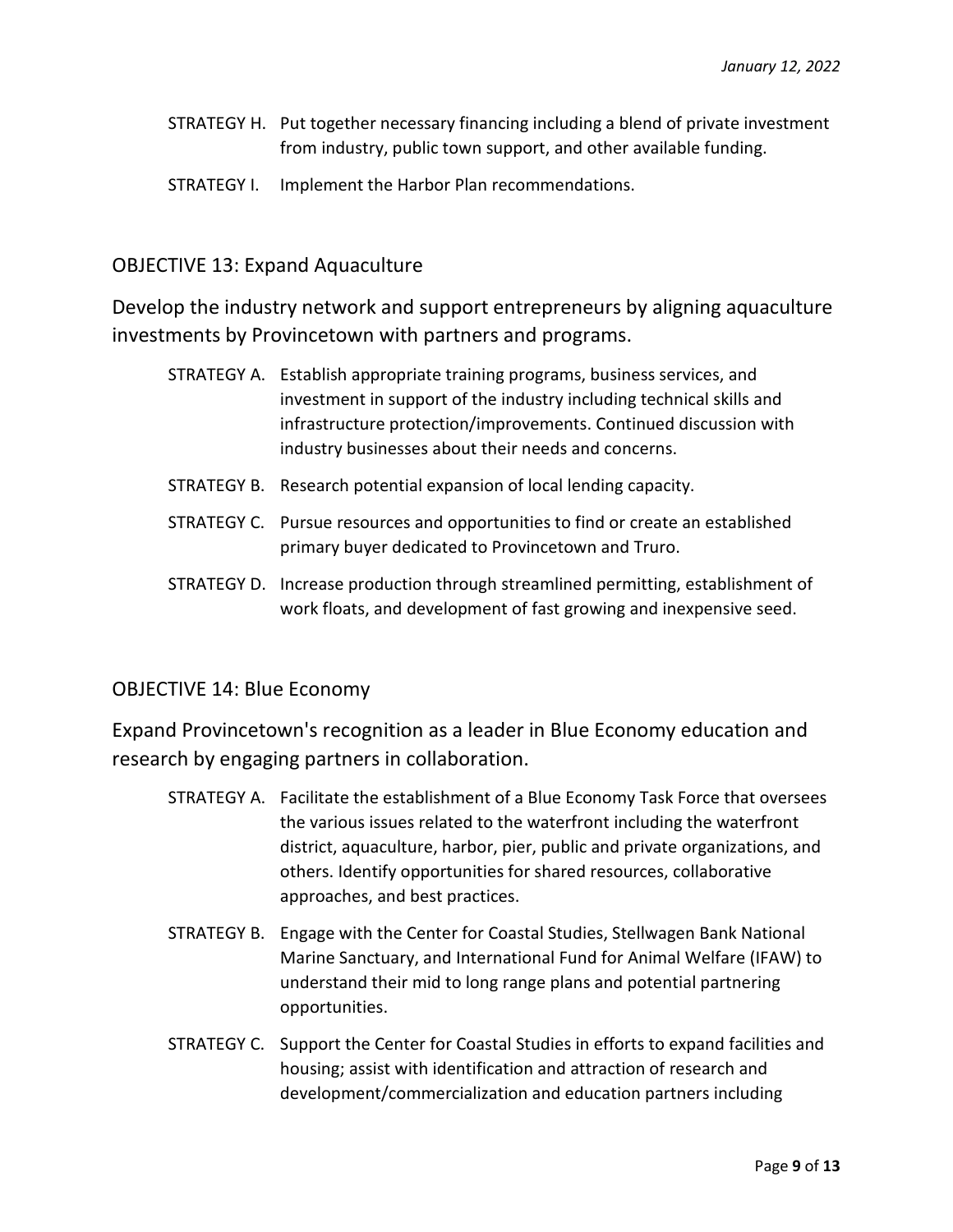businesses, academic, and research institutions. Work to assist to address challenges such as housing and workforce needs.

STRATEGY D. Support research of the feasibility of establishing an accelerator for commercialization and economic growth related to coastal, maritime, and marine studies.

#### OBJECTIVE 15: Brand Marketing

Increase sustainability of the tourism industry by strengthening efforts to develop Provincetown's brand among arts, culture, and recreation travelers.

- STRATEGY A. Retain a third-party facilitator to establish a strong and lasting work plan based on action items identified by the Town, Provincetown Business Guild, Chamber of Commerce, local and regional banks, and others who have a stake in creating more off-peak tourism.
- STRATEGY B. Continue to increase the arts and cultural offerings/events/attractions in town through funding targeted towards goals that align with economic development priorities, support of existing attractions, and crosspromotional opportunities.
- STRATEGY C. Prioritize funding for efforts that exhibit some or all of the following: leverages funds by other partners including the applicant, builds on the Town's core branding efforts, and has potential to increase economic activity that brings in outside spending. Incorporate regular public awareness efforts to expand education of grant program purpose and impact.
- STRATEGY D. Conduct targeted attraction work in the appropriate demographics related to the arts, cultural amenities, and related attractions. Encourage local resident artists and gallery owners to get involved on a larger scale with those in the industry to keep Provincetown at the forefront.
- STRATEGY E. Expand shoulder season offerings of walking tours, interpretive hikes, birding, bike rides, eco-tours and more to capture visitors looking for an off-season experience of the many natural resources of Provincetown.
- STRATEGY F. Devise and implement policies to create sustainable tourism.
- STRATEGY G. Studying the overall impact of the different economic industry sectors on the local economy, harbor's water quality, management, and overall impacts on the Town's environment.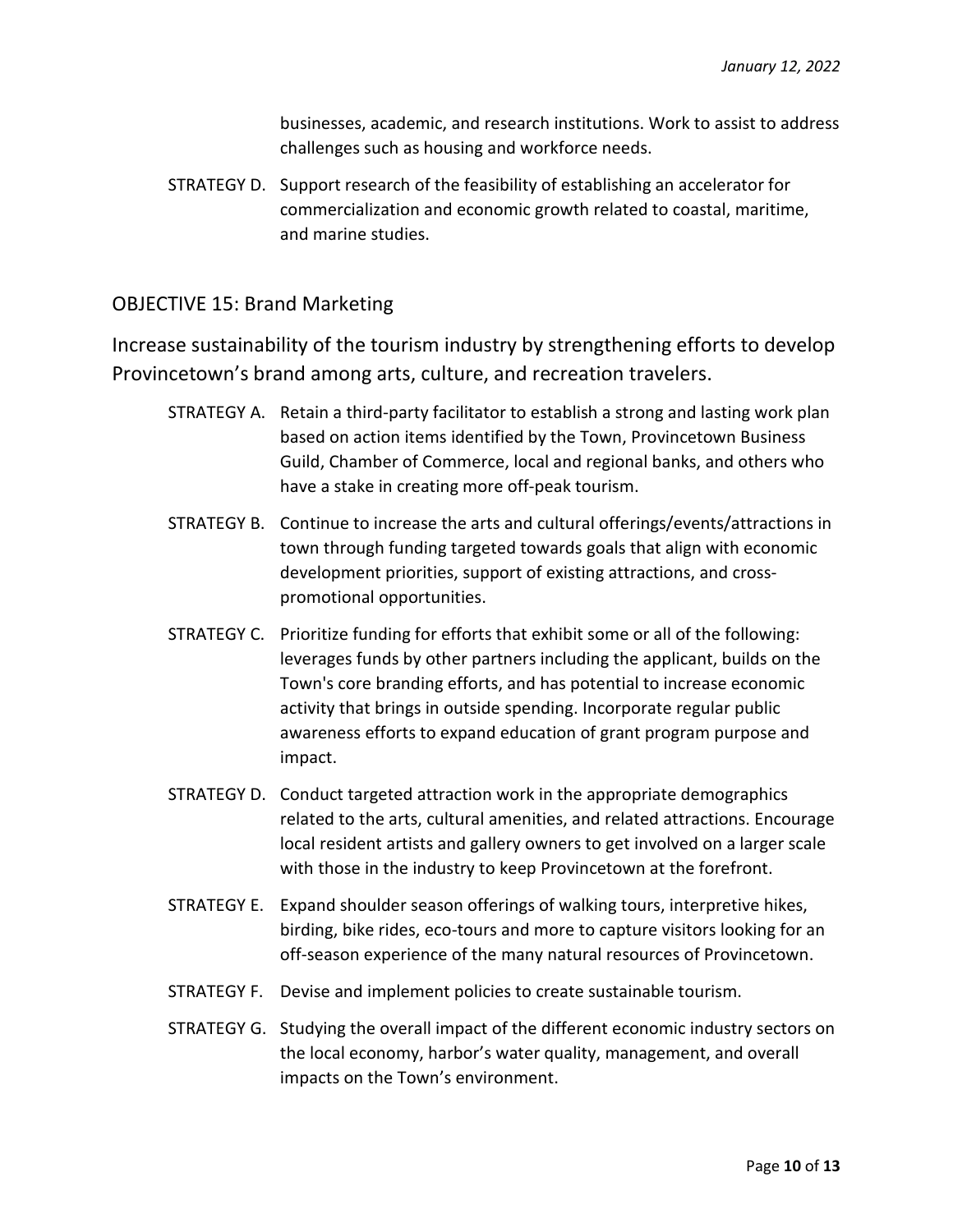STRATEGY H. Support the Stellwagen Bank National Marine Sanctuary Visitor Center as it contributes to other economic objectives, including attracting visitors to Provincetown.

## OBJECTIVE 16: Hospitality Opportunities

Pursue and support development of a conference center to provide economic activity during the shoulder and winter seasons to diversify the tourism economy, and create educational opportunities, without sacrificing the benefits of the quiet off-season environment for year-round residents.

- STRATEGY A. Form a working group with representation from the Town, Chamber of Commerce, and Provincetown Business Guild to develop a base outline and list of assumptions related to a potential conference center. Use this outline to conduct an economic and fiscal impact analysis to understand and promote the impact of this type of project on the regional economy and local budgets.
- STRATEGY B. Conduct a community visioning session to guide development of a conference center and other activities that aligns with the community's goals for sustainability and expanding economic opportunities.
- STRATEGY C. Create an inventory of potential locations for the conference center and supporting amenities (lodging, restaurants, transportation, etc.). Identify the infrastructure and financing necessary to complete the desired development project.
- STRATEGY D. Redevelop existing properties to be more modern and accommodate events. Initiate discussion with potential property owners to understand interest and plans.
- STRATEGY E. Collaborate with the National Seashore to keep over sand access to beaches open earlier or later into the shoulder seasons.
- STRATEGY F. Broaden constituent events for interest groups such as: rowers, cyclists, skateboarders, body builders, boaters, bears, birders, swimmers, cirq de soliel, car shows, movie/television filming, and other future Provincetown visitors.
- STRATEGY G. Ensure all shoulder and winter season activities do not conflict with the quiet, off-season environment that year-round residents love and cherish.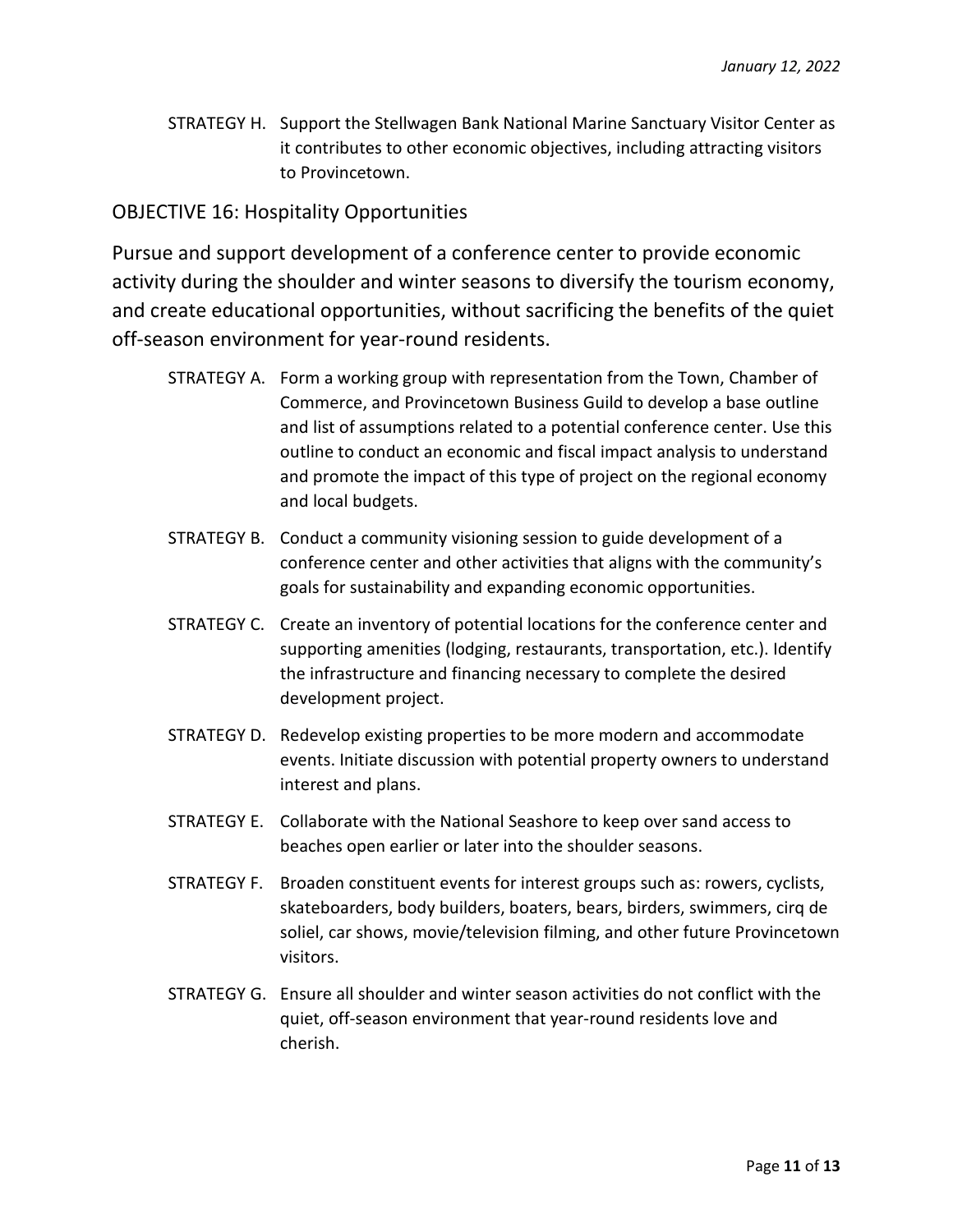#### OBJECTIVE 17: Arts and Culture Economy

Continue to grow the strength of the arts and culture economy in Provincetown.

- STRATEGY A. Conduct planning for the "next-level" need of art and culture related entrepreneurs emerging from existing business development incubators such as The Commons and elsewhere in the community.
- STRATEGY B. Establish an art-centric accelerator that is focused on attracting artsentrepreneurs to participate in a formal and intensive program that will support local artists, encourage more artists to join the community, build the local brand, and establish a more sustainable arts economy. Include both incubation and acceleration space as well as programming through coordination with The Commons and other organizations.
- STRATEGY C. Complete an art and design audit to inventory and define the creative economy in Provincetown in order to broaden the community's appeal. Use the findings of the inventory to start and continue conversation with artists and arts organizations around the needs of artists to maintain a sustainable arts economy and development of a suite of services. Consider opportunities for space, housing, equipment storage/rental, and micro-grants as supporting the underlying arts ecosystem that is enjoyed by so many different industries.
- STRATEGY D. Encourage eco-artism by promoting the fragility of the Town's natural resources and attracting visitors that will love and respect the environment.

#### Objective 18: Community Input

Encourage community input in growth and development initiatives.

- STRATEGY A. Promote widespread involvement in Participatory Budgeting, allowing people to decide together how to spend public money.
- STRATEGY B. Encourage community-centered, public-private partnerships.
- STRATEGY C. Promote a community-driven development program with residents at the core of the process interacting with critical stakeholders, including government, businesses, financial institutions, and non-governmental sectors, working collectively to create better conditions for income generation and job creation.